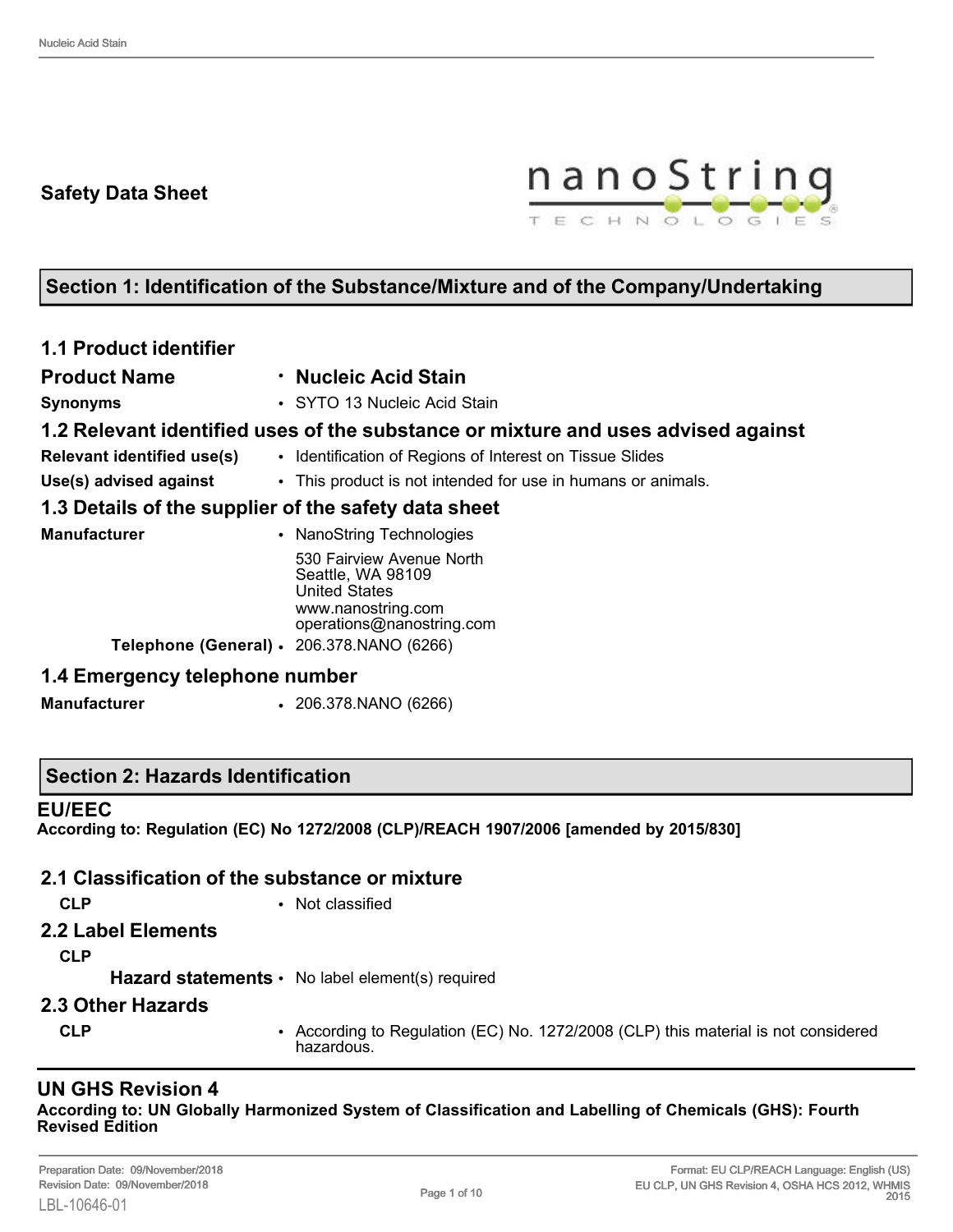| 2.1 Classification of the substance or mixture                       |                                                                                                                                             |  |  |
|----------------------------------------------------------------------|---------------------------------------------------------------------------------------------------------------------------------------------|--|--|
| <b>UN GHS</b>                                                        | • Not classified                                                                                                                            |  |  |
| 2.2 Label elements                                                   |                                                                                                                                             |  |  |
| <b>UN GHS</b>                                                        |                                                                                                                                             |  |  |
|                                                                      | <b>Hazard statements <math>\cdot</math></b> No label element(s) required                                                                    |  |  |
| <b>Precautionary statements</b>                                      |                                                                                                                                             |  |  |
| 2.3 Other hazards                                                    |                                                                                                                                             |  |  |
| <b>UN GHS</b>                                                        | • According to the Globally Harmonized System for Classification and Labeling (GHS)<br>this product is not considered hazardous             |  |  |
| <b>United States (US)</b><br>According to: OSHA 29 CFR 1910.1200 HCS |                                                                                                                                             |  |  |
| 2.1 Classification of the substance or mixture                       |                                                                                                                                             |  |  |
| <b>OSHA HCS 2012</b>                                                 | • Not classified                                                                                                                            |  |  |
| 2.2 Label elements                                                   |                                                                                                                                             |  |  |
| <b>OSHA HCS 2012</b>                                                 |                                                                                                                                             |  |  |
|                                                                      | Hazard statements · No label element(s) required                                                                                            |  |  |
| 2.3 Other hazards                                                    |                                                                                                                                             |  |  |
| <b>OSHA HCS 2012</b>                                                 | • This product is not considered hazardous under the U.S. OSHA 29 CFR 1910.1200<br><b>Hazard Communication Standard</b>                     |  |  |
| Canada<br><b>According to: WHMIS 2015</b>                            |                                                                                                                                             |  |  |
| 2.1 Classification of the substance or mixture                       |                                                                                                                                             |  |  |
| <b>WHMIS 2015</b>                                                    | • Not classified                                                                                                                            |  |  |
| 2.2 Label elements<br><b>WHMIS 2015</b>                              |                                                                                                                                             |  |  |
|                                                                      | <b>Hazard statements •</b> No label element(s) required                                                                                     |  |  |
| <b>Precautionary statements</b>                                      |                                                                                                                                             |  |  |
| 2.3 Other hazards                                                    |                                                                                                                                             |  |  |
| <b>WHMIS 2015</b>                                                    | • In Canada, the product mentioned above is not considered hazardous under the<br>Workplace Hazardous Materials Information System (WHMIS). |  |  |

# **Section 3 - Composition/Information on Ingredients**

#### **3.1 Substances**

• Material does not meet the criteria of a substance.

## **3.2 Mixtures**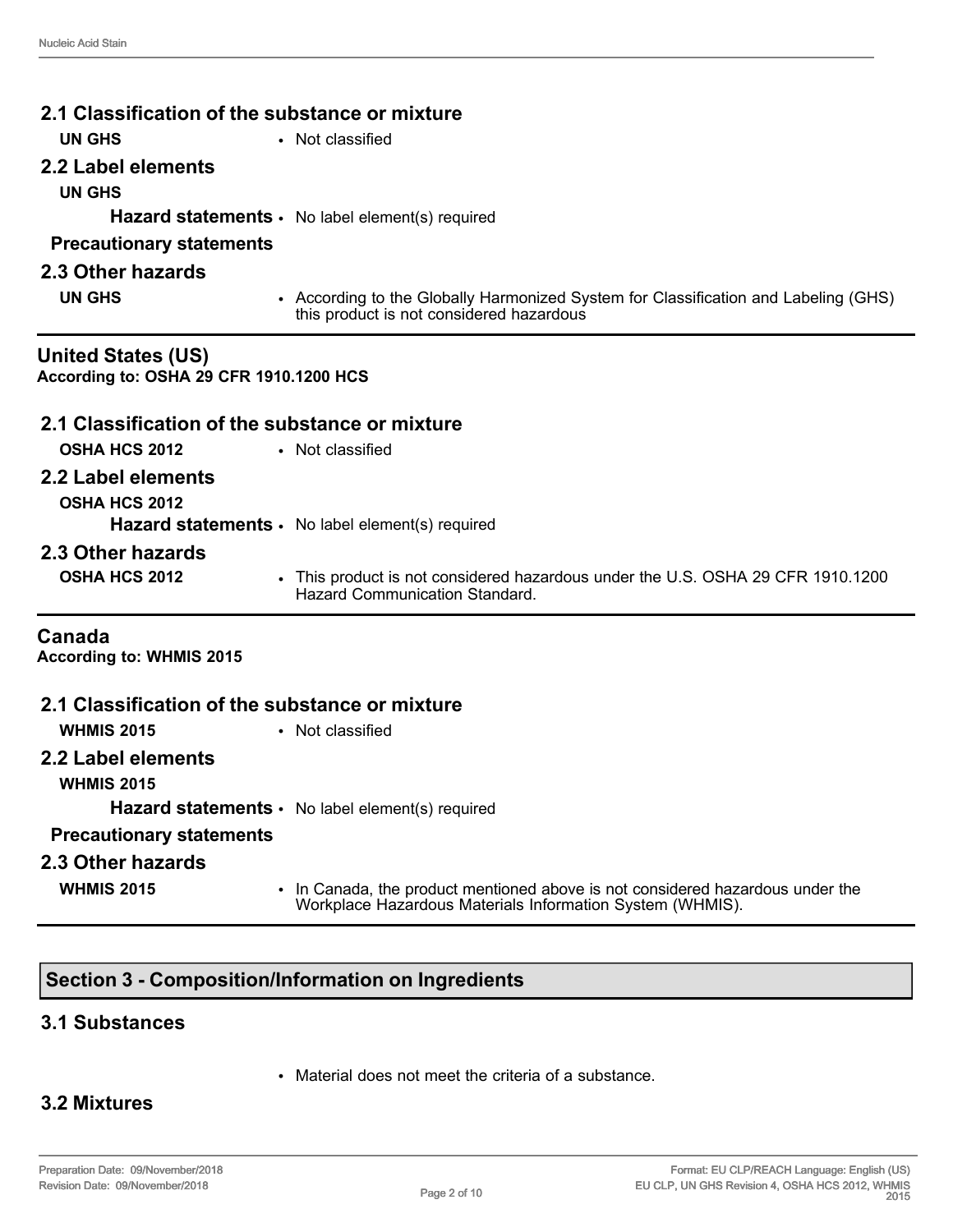|                                | <b>Composition</b>                     |       |                                                                                              |                                                                                                                                                                                      |                 |  |
|--------------------------------|----------------------------------------|-------|----------------------------------------------------------------------------------------------|--------------------------------------------------------------------------------------------------------------------------------------------------------------------------------------|-----------------|--|
| <b>Chemical</b><br><b>Name</b> | <b>I</b> dentifiers                    | $\%$  | <b>LD50/LC50</b>                                                                             | <b>Classifications According to</b><br><b>Regulation/Directive</b>                                                                                                                   | <b>Comments</b> |  |
| Component<br>A                 | CAS:67-68-5<br>EC Number:200-<br>664-3 | 0.4%  | Ingestion/Oral-Rat LD50 .<br>14500 mg/kg<br>Inhalation-Rat LC50 · >1600<br>$mq/m3$ 4 Hour(s) | EU CLP: Eye Irrit. 2, H319<br>UN GHS Revision 4: Flam. liq. 4; Eye Irrit.<br>2: Skin Irrit. 3<br>OSHA HCS 2012: Flam. Liq. 4; Eye Irrit. 2<br>WHMIS 2015: Flam. Liq. 4; Eye Irrit. 2 | <b>NDA</b>      |  |
| Sodium azide                   | CAS:26628-22-8                         | 0.05% | Ingestion/Oral-Rat LD50 • 27<br>mg/kg<br>Skin-Rabbit LD50 • 20 mg/kg                         | EU CLP: Union workplace exposure limit<br>OSHA HCS 2012: Exposure limit                                                                                                              | <b>NDA</b>      |  |

*See Section 16 for full text of H-statements.* 

**Section 4 - First Aid Measures**

#### **4.1 Description of first aid measures**

| <b>Inhalation</b>                                                              | • Move victim to fresh air. Administer oxygen if breathing is difficult. Give artificial<br>respiration if victim is not breathing.          |  |
|--------------------------------------------------------------------------------|----------------------------------------------------------------------------------------------------------------------------------------------|--|
| <b>Skin</b>                                                                    | • In case of contact with substance, immediately flush skin with running water for at<br>least 20 minutes.                                   |  |
| <b>Eye</b>                                                                     | • In case of contact with substance, immediately flush eyes with running water for at<br>least 20 minutes.                                   |  |
| Ingestion                                                                      | • If swallowed, rinse mouth with water (only if the person is conscious) If large quantities<br>are swallowed, call a physician immediately. |  |
| 4.2 Most important symptoms and effects, both acute and delayed                |                                                                                                                                              |  |
|                                                                                | • Refer to Section 11 - Toxicological Information.                                                                                           |  |
| 4.3 Indication of any immediate medical attention and special treatment needed |                                                                                                                                              |  |

**Notes to Physician** • All treatments should be based on observed signs and symptoms of distress in the patient. Consideration should be given to the possibility that overexposure to materials other than this product may have occurred.

#### **Section 5 - Firefighting Measures**

#### **5.1 Extinguishing media**

|                                          | Suitable Extinguishing Media . LARGE FIRE: Water spray, fog or regular foam. |
|------------------------------------------|------------------------------------------------------------------------------|
|                                          | SMALL FIRES: Dry chemical, CO2, water spray or regular foam.                 |
| <b>Unsuitable Extinguishing</b><br>Media | • No data available.                                                         |

# **5.2 Special hazards arising from the substance or mixture**

**Unusual Fire and Explosion Hazards** • Some may burn but none ignite readily. **Hazardous Combustion Products** • No data available.

## **5.3 Advice for firefighters**

• Move containers from fire area if you can do it without risk. Wear positive pressure self-contained breathing apparatus (SCBA). Structural firefighters' protective clothing provides limited protection in fire situations ONLY; it is not effective in spill situations where direct contact with the substance is possible.

Wear chemical protective clothing that is specifically recommended by the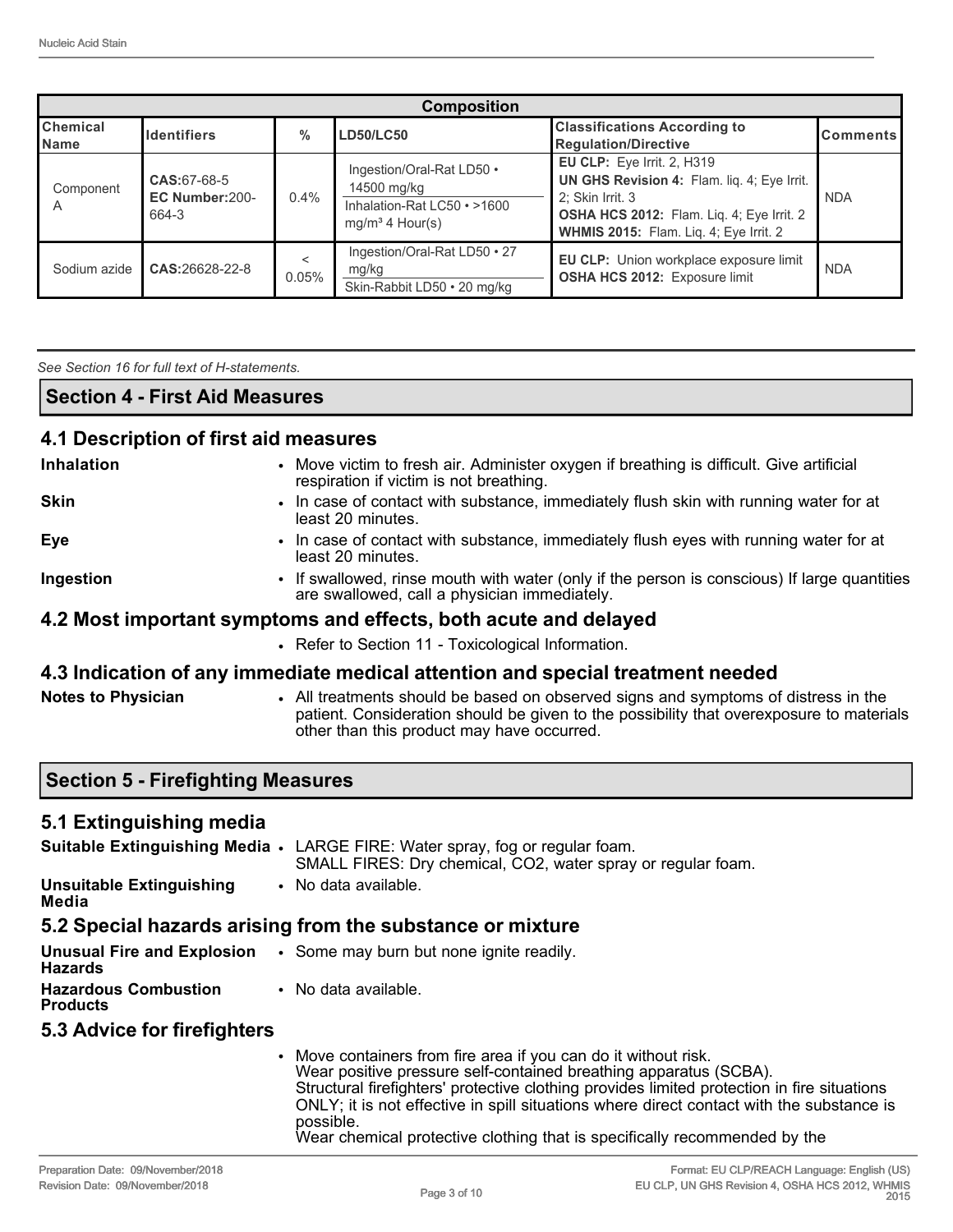manufacturer. It may provide little or no thermal protection.

## **Section 6 - Accidental Release Measures**

#### **6.1 Personal precautions, protective equipment and emergency procedures**

| <b>Personal Precautions</b>             | • Ventilate enclosed areas. Do not walk through spilled material. Use appropriate<br>Personal Protective Equipment (PPE)      |
|-----------------------------------------|-------------------------------------------------------------------------------------------------------------------------------|
| <b>Emergency Procedures</b>             | • Keep unauthorized personnel away. Stay upwind.                                                                              |
| <b>6.2 Environmental precautions</b>    |                                                                                                                               |
|                                         | • Avoid run off to waterways and sewers.                                                                                      |
|                                         | 6.3 Methods and material for containment and cleaning up                                                                      |
| Containment/Clean-up<br><b>Measures</b> | • Stop leak if you can do it without risk.<br>SMALL SPILLS: Take up with sand or other non-combustible absorbent material and |

place into containers for later disposal.

#### **6.4 Reference to other sections**

• Refer to Section 8 - Exposure Controls/Personal Protection and Section 13 - Disposal Considerations.

#### **Section 7 - Handling and Storage**

#### **7.1 Precautions for safe handling**

- 
- **Handling** Handle in accordance with good industrial hygiene and safety practice. Wear recommended Personal Protective Equipment when handling.

#### **7.2 Conditions for safe storage, including any incompatibilities**

**Storage** • Keep container tightly closed and store at recommended temperature.

LARGE SPILLS: Dike far ahead of liquid spill for later disposal.

#### **7.3 Specific end use(s)**

• Refer to Section 1.2 - Relevant identified uses.

# **Section 8 - Exposure Controls/Personal Protection**

## **8.1 Control parameters**

| <b>Exposure Limits/Guidelines</b>  |            |                                                                                           |                                                       |
|------------------------------------|------------|-------------------------------------------------------------------------------------------|-------------------------------------------------------|
|                                    | l Result I | <b>ACGIH</b>                                                                              | <b>NIOSH</b>                                          |
| Sodium azide<br>$(26628 - 22 - 8)$ |            | Ceilings 0.29 mg/m3 Ceiling (as Sodium azide); 0.11 ppm Ceiling (as Hydrazoic acid vapor) | 0.1 ppm Ceiling (as HN3); 0.3 mg/m3 Ceiling (as NaN3) |

## **8.2 Exposure controls**

| <b>Engineering</b><br><b>Measures/Controls</b>   | • Good general ventilation should be used. Ventilation rates should be matched to<br>conditions. If applicable, use process enclosures, local exhaust ventilation, or other<br>engineering controls to maintain airborne levels below recommended exposure limits.<br>If exposure limits have not been established, maintain airborne levels to an acceptable<br>level. |
|--------------------------------------------------|-------------------------------------------------------------------------------------------------------------------------------------------------------------------------------------------------------------------------------------------------------------------------------------------------------------------------------------------------------------------------|
| <b>Personal Protective Equipment</b>             |                                                                                                                                                                                                                                                                                                                                                                         |
| <b>Respiratory</b>                               | . In case of insufficient ventilation, wear suitable respiratory equipment.                                                                                                                                                                                                                                                                                             |
| Eye/Face                                         | • Wear protective eyewear (goggles, face shield, or safety glasses).                                                                                                                                                                                                                                                                                                    |
| <b>Skin/Body</b>                                 | • No protective clothing expected to be needed.                                                                                                                                                                                                                                                                                                                         |
| <b>Environmental Exposure</b><br><b>Controls</b> | • Follow best practice for site management and disposal of waste.                                                                                                                                                                                                                                                                                                       |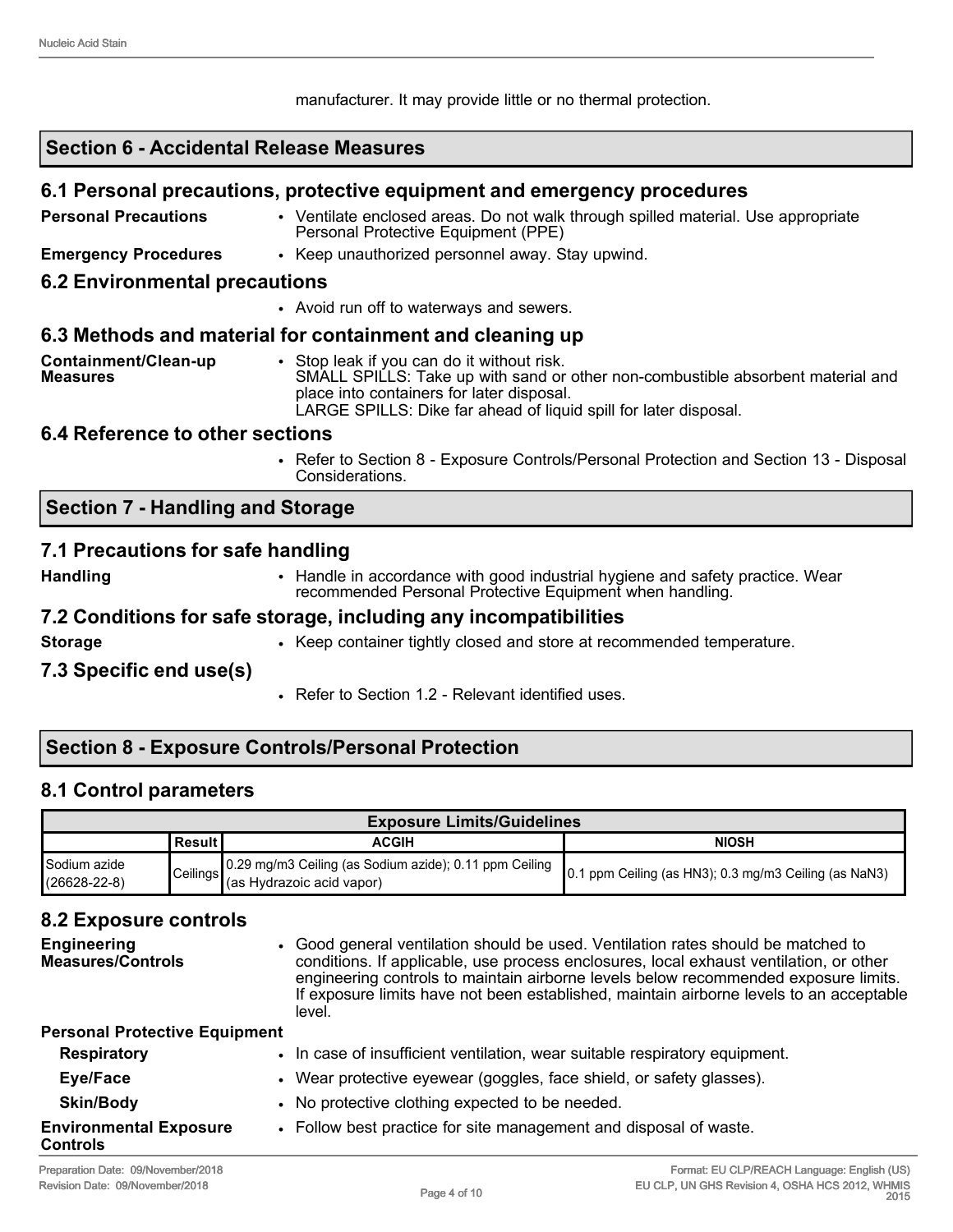#### **Key to abbreviations**

ACGIH = American Conference of Governmental Industrial Hygiene NIOSH = National Institute of Occupational Safety and Health

# **Section 9 - Physical and Chemical Properties**

# **9.1 Information on Basic Physical and Chemical Properties**

| <b>Material Description</b>                      |              |                              |                                  |  |
|--------------------------------------------------|--------------|------------------------------|----------------------------------|--|
| <b>Physical Form</b>                             | Liquid       | Appearance/Description       | Light green liquid with no odor. |  |
| Color                                            | Light green. | Odor                         | <b>Odorless</b>                  |  |
| <b>Odor Threshold</b>                            | Data lacking |                              |                                  |  |
| <b>General Properties</b>                        |              |                              |                                  |  |
| <b>Boiling Point</b>                             | Data lacking | Melting Point/Freezing Point | Data lacking                     |  |
| <b>Decomposition Temperature</b>                 | Data lacking | pH                           | Data lacking                     |  |
| Specific Gravity/Relative Density                | Data lacking | <b>Water Solubility</b>      | Soluble 100 %                    |  |
| Viscosity                                        | Data lacking | <b>Explosive Properties</b>  | Data lacking                     |  |
| <b>Oxidizing Properties:</b>                     | Data lacking |                              |                                  |  |
| <b>Volatility</b>                                |              |                              |                                  |  |
| Vapor Pressure                                   | Data lacking | <b>Vapor Density</b>         | Data lacking                     |  |
| <b>Evaporation Rate</b>                          | Data lacking |                              |                                  |  |
| Flammability                                     |              |                              |                                  |  |
| <b>Flash Point</b>                               | Data lacking | UEL                          | Data lacking                     |  |
| LEL                                              | Data lacking | Autoignition                 | Data lacking                     |  |
| Flammability (solid, gas)                        | Data lacking |                              |                                  |  |
| Environmental                                    |              |                              |                                  |  |
| Octanol/Water Partition coefficient Data lacking |              |                              |                                  |  |

## **9.2 Other Information**

• No additional physical and chemical parameters noted.

## **Section 10: Stability and Reactivity**

#### **10.1 Reactivity**

• No dangerous reaction known under conditions of normal use.

#### **10.2 Chemical stability**

• Stable

## **10.3 Possibility of hazardous reactions**

• Hazardous polymerization will not occur.

## **10.4 Conditions to avoid**

• No data available.

## **10.5 Incompatible materials**

• Strong oxidizing agents.

# **10.6 Hazardous decomposition products**

• Thermal decomposition can lead to release of irritating and toxic gases and vapors. Carbon oxides.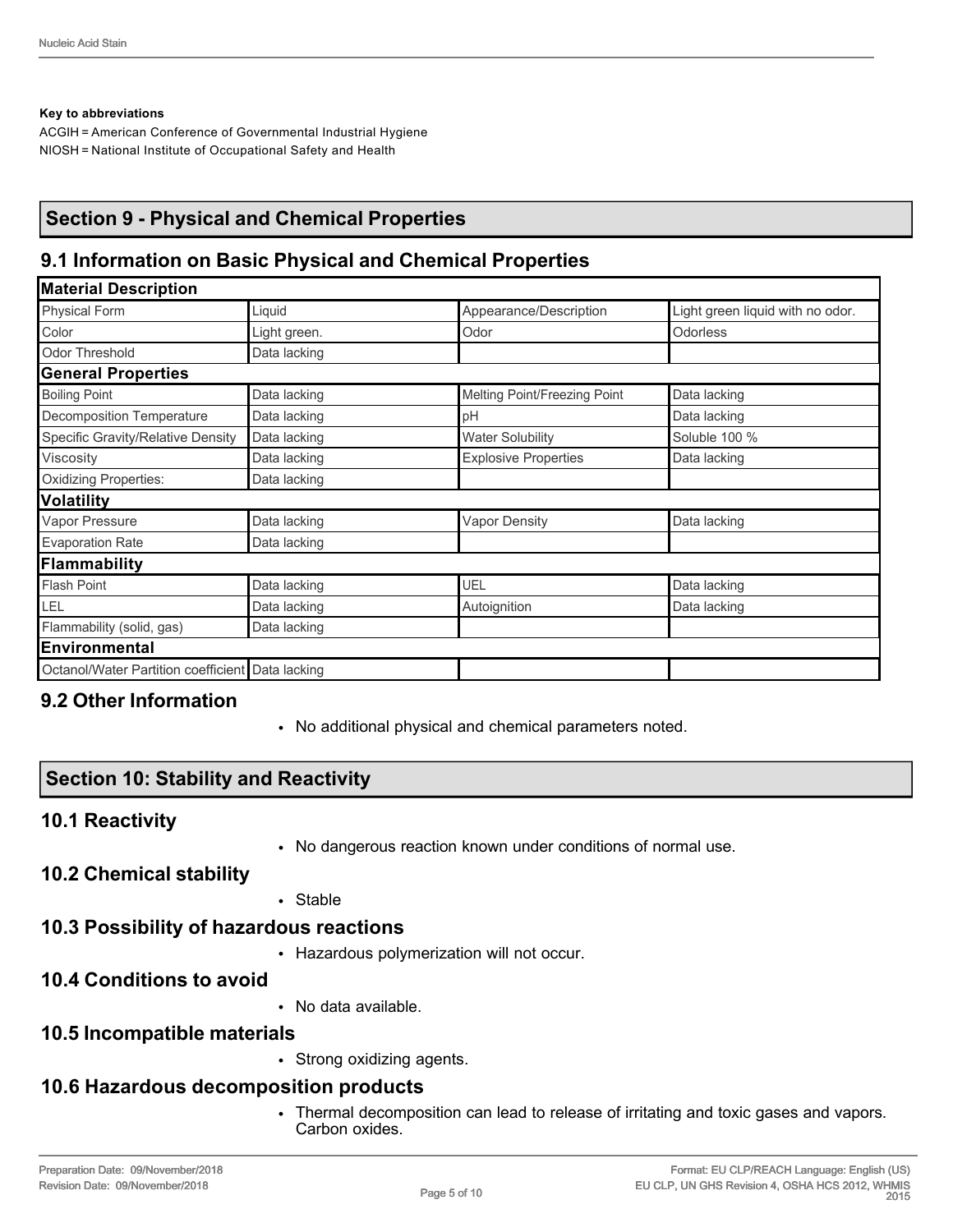# **Section 11 - Toxicological Information**

# **11.1 Information on toxicological effects**

|                          | <b>Components</b>                                                                                                                                                                                                                                                                                                                                                                                                                                                                                                                                                                                                                                                                                                                                                                                                                                                                                                                                                                                                                                                                                                                                                                                                                                                                                                                                                                                                                                                                                                                                                                                                                                                                                                                                                                                                                                                                                                                                                                                                                  |
|--------------------------|------------------------------------------------------------------------------------------------------------------------------------------------------------------------------------------------------------------------------------------------------------------------------------------------------------------------------------------------------------------------------------------------------------------------------------------------------------------------------------------------------------------------------------------------------------------------------------------------------------------------------------------------------------------------------------------------------------------------------------------------------------------------------------------------------------------------------------------------------------------------------------------------------------------------------------------------------------------------------------------------------------------------------------------------------------------------------------------------------------------------------------------------------------------------------------------------------------------------------------------------------------------------------------------------------------------------------------------------------------------------------------------------------------------------------------------------------------------------------------------------------------------------------------------------------------------------------------------------------------------------------------------------------------------------------------------------------------------------------------------------------------------------------------------------------------------------------------------------------------------------------------------------------------------------------------------------------------------------------------------------------------------------------------|
| Component  <br> A (0.4%) | Acute Toxicity: Ingestion/Oral-Rat LD50 • 14500 mg/kg; Sense Organs and Special Senses: Eye: Hemorrhage; Sense<br>Organs and Special Senses: Eye: Conjunctive irritation; Ingestion/Oral-Mouse TDLo · 10 mL/kg; Behavioral: Changes in<br>motor activity (specific assay); Behavioral:Analgesia; Biochemical:Metabolism (intermediary):Effect on inflammation<br>or mediation of inflammation; Ingestion/Oral-Mouse TDLo · 10.91 mL/kg; Endocrine: Hypoglycemia; Biochemical: Enzyme<br>inhibition, induction, or change in blood or tissue levels: Phosphatases; Biochemical: Metabolism<br>(intermediary): Other; Inhalation-Rat LC50 • >1600 mg/m <sup>3</sup> 4 Hour(s); Skin-Rat LD50 • 40000 mg/kg; Skin-Woman TDLo • 1800<br>mg/kg; Lungs, Thorax, or Respiration:Dyspnea; Lungs, Thorax, or Respiration:Cyanosis; Blood:Other changes;<br>67 Irritation: Eye-Rabbit • 100 mg • Mild irritation; Skin-Rabbit • 100 mg • Mild irritation;<br>Multi-dose Toxicity: Inhalation-Rat TCLo · 0.31 g/m <sup>3</sup> 28 Day(s)-Intermittent; <i>Blood:</i> Changes in spleen;<br>68 Reproductive: Ingestion/Oral-Hamster TDLo · 11 g/kg (7D preg); Reproductive Effects: Specific Developmental<br>-5 Abnormalities:Central nervous system; Reproductive Effects:Specific Developmental Abnormalities:Musculoskeletal<br>system; Ingestion/Oral-Mouse TDLo · 16 mg/kg (5-9D preg); Reproductive Effects: Effects on Fertility: Pre-implantation<br> mortality; Reproductive Effects:Effects on Embryo or Fetus:Fetotoxicity (except death, e.g., stunted fetus);<br>Reproductive Effects: Specific Developmental Abnormalities: Musculoskeletal system;<br>Tumorigen / Carcinogen: Ingestion/Oral-Mouse TDLo · 65340 mg/kg 66 Week(s)-Intermittent; Tumorigenic:Equivocal<br>tumorigenic agent by RTECS criteria; Blood:Leukemia; Skin and Appendages:Other:Tumors; Ingestion/Oral-Rat TDLo .<br>59 g/kg 81 Week(s)-Intermittent; Tumorigenic: Equivocal tumorigenic agent by RTECS criteria; Skin and<br>Appendages: Other: Tumors |

| <b>GHS Properties</b>            | <b>Classification</b>                                                                                                |
|----------------------------------|----------------------------------------------------------------------------------------------------------------------|
| <b>Acute toxicity</b>            | EU/CLP · Data lacking<br>UN GHS 4 . Data lacking<br>OSHA HCS 2012 . Data lacking<br>WHMIS 2015 . Data lacking        |
| Skin corrosion/Irritation        | EU/CLP • Data lacking<br>UN GHS 4 . Data lacking<br>OSHA HCS 2012 . Data lacking<br>WHMIS 2015 . Data lacking        |
| Serious eye damage/Irritation    | EU/CLP • Data lacking<br>UN GHS 4 . Data lacking<br>OSHA HCS 2012 . Data lacking<br><b>WHMIS 2015 - Data lacking</b> |
| <b>Skin sensitization</b>        | EU/CLP · Data lacking<br>UN GHS 4 . Data lacking<br>OSHA HCS 2012 . Data lacking<br>WHMIS 2015 . Data lacking        |
| <b>Respiratory sensitization</b> | EU/CLP . Data lacking<br>UN GHS 4 . Data lacking<br>OSHA HCS 2012 · Data lacking<br>WHMIS 2015 . Data lacking        |
| <b>Aspiration Hazard</b>         | EU/CLP · Data lacking<br>UN GHS 4 . Data lacking<br>OSHA HCS 2012 · Data lacking<br>WHMIS 2015 . Data lacking        |
|                                  | EU/CLP . Data lacking                                                                                                |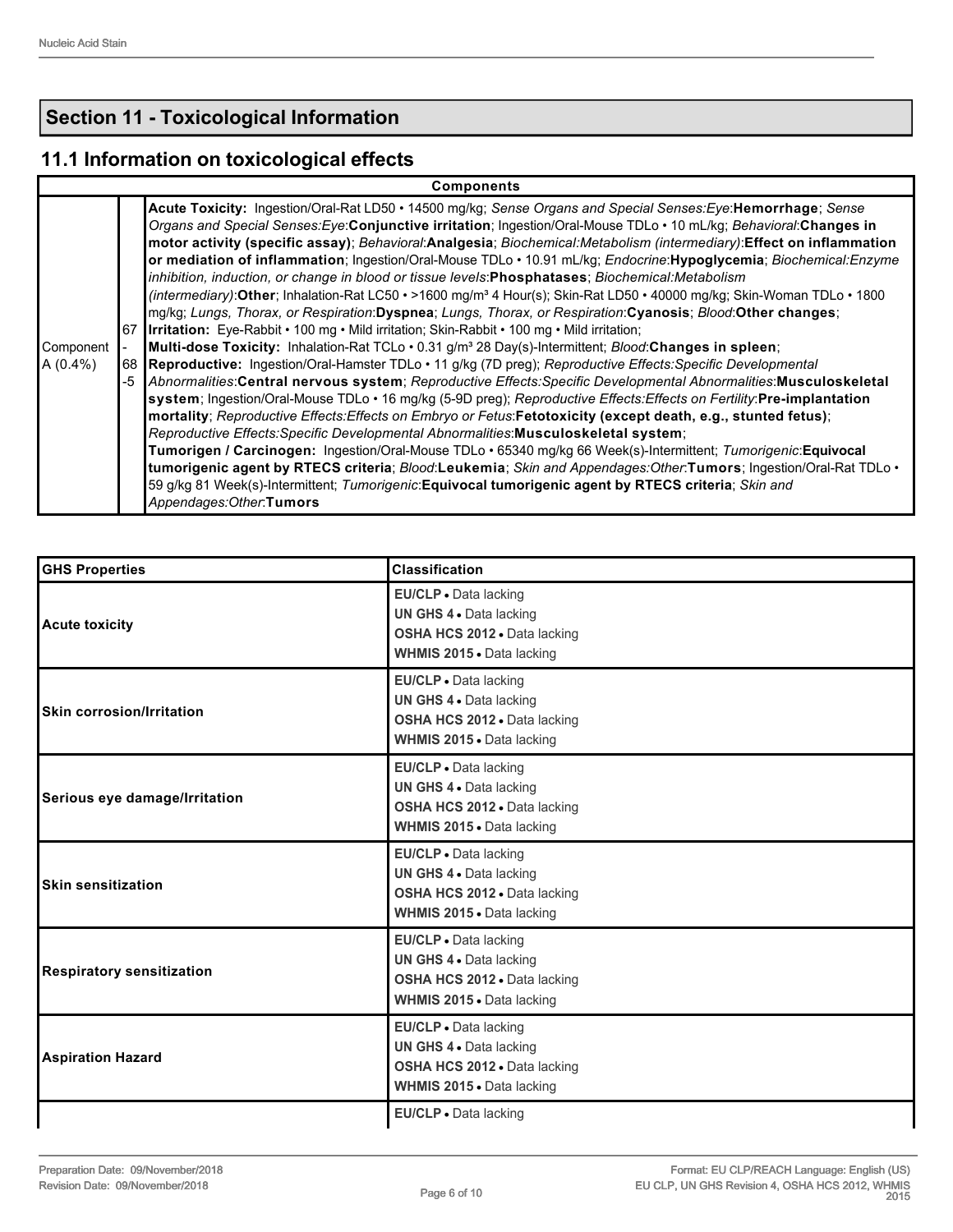| Carcinogenicity                  | UN GHS 4 . Data lacking<br>OSHA HCS 2012 . Data lacking<br>WHMIS 2015 . Data lacking                                 |
|----------------------------------|----------------------------------------------------------------------------------------------------------------------|
| <b>Germ Cell Mutagenicity</b>    | EU/CLP . Data lacking<br>UN GHS 4 . Data lacking<br>OSHA HCS 2012 . Data lacking<br>WHMIS 2015 . Data lacking        |
| <b>Toxicity for Reproduction</b> | EU/CLP • Data lacking<br>UN GHS 4 . Data lacking<br>OSHA HCS 2012 . Data lacking<br><b>WHMIS 2015 .</b> Data lacking |
| <b>STOT-SE</b>                   | EU/CLP · Data lacking<br>UN GHS 4 . Data lacking<br>OSHA HCS 2012 . Data lacking<br>WHMIS 2015 . Data lacking        |
| <b>STOT-RE</b>                   | EU/CLP . Data lacking<br>UN GHS 4 . Data lacking<br>OSHA HCS 2012 . Data lacking<br>WHMIS 2015 . Data lacking        |

# **Potential Health Effects**

#### **Inhalation**

| Acute (Immediate)<br><b>Chronic (Delayed)</b> | • Under normal conditions of use, no health effects are expected.<br>• No data available. |  |  |
|-----------------------------------------------|-------------------------------------------------------------------------------------------|--|--|
| Skin                                          |                                                                                           |  |  |
| Acute (Immediate)                             | • Under normal conditions of use, no health effects are expected.                         |  |  |
| <b>Chronic (Delayed)</b>                      | • No data available.                                                                      |  |  |
| Eye                                           |                                                                                           |  |  |
| Acute (Immediate)                             | • Under normal conditions of use, no health effects are expected.                         |  |  |
| <b>Chronic (Delayed)</b>                      | • No data available.                                                                      |  |  |
| Ingestion                                     |                                                                                           |  |  |
| Acute (Immediate)                             | • Under normal conditions of use, no health effects are expected.                         |  |  |
| <b>Chronic (Delayed)</b>                      | • No data available.                                                                      |  |  |
| Key to abbreviations                          |                                                                                           |  |  |
| LC = Lethal Concentration                     |                                                                                           |  |  |
| $LD = Lethal Does$                            |                                                                                           |  |  |

# **Section 12 - Ecological Information**

# **12.1 Toxicity**

TC = Toxic Concentration

TD = Toxic Dose

• Material data lacking.

# **12.2 Persistence and degradability**

• Material data lacking.

# **12.3 Bioaccumulative potential**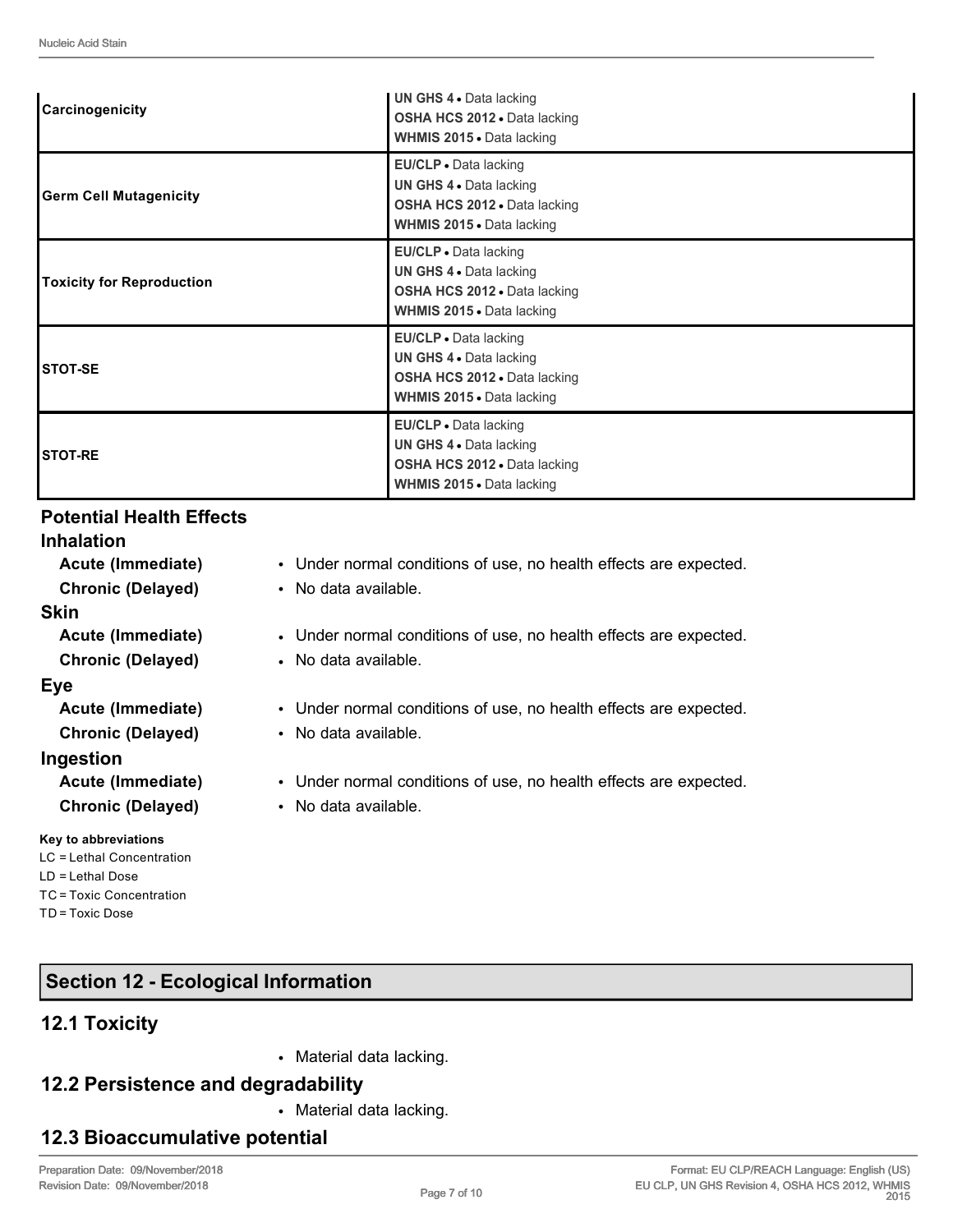• Material data lacking.

## **12.4 Mobility in Soil**

• Material data lacking.

## **12.5 Results of PBT and vPvB assessment**

• No PBT and vPvB assessment has been conducted.

#### **12.6 Other adverse effects**

• No studies have been found.

# **Section 13 - Disposal Considerations**

#### **13.1 Waste treatment methods**

**Product waste** • Dispose of content and/or container in accordance with local, regional, national, and/or international regulations.

**Packaging waste • Dispose of content and/or container in accordance with local, regional, national, and/or** international regulations.

# **Section 14 - Transport Information**

|                  | <b>14.1 UN</b><br>number | 14.2 UN proper<br>shipping name | 14.3 Transport hazard<br>class(es) | 14.4 Packing<br>group | <b>14.5 Environmental</b><br>hazards |
|------------------|--------------------------|---------------------------------|------------------------------------|-----------------------|--------------------------------------|
| <b>DOT</b>       | Not Applicable           | Not Regulated                   | Not Applicable                     | Not Applicable        | <b>NDA</b>                           |
| <b>TDG</b>       | Not Applicable           | Not Regulated                   | Not Applicable                     | Not Applicable        | <b>NDA</b>                           |
| <b>IMO/IMDG</b>  | Not Applicable           | Not Regulated                   | Not Applicable                     | Not Applicable        | <b>NDA</b>                           |
| <b>IATA/ICAO</b> | Not Applicable           | Not Regulated                   | Not Applicable                     | Not Applicable        | <b>NDA</b>                           |

**14.6 Special precautions for user** • None specified.

**14.7 Transport in bulk according to Annex II of Marpol and the IBC Code** • Data lacking.

# **Section 15 - Regulatory Information**

# **15.1 Safety, health and environmental regulations/legislation specific for the substance or mixture**

| <b>State Right To Know</b>                              |            |     |     |     |  |
|---------------------------------------------------------|------------|-----|-----|-----|--|
| <b>CAS</b><br>MA<br><b>NJ</b><br><b>PA</b><br>Component |            |     |     |     |  |
| Component A                                             | 67-68-5    | No  | Yes | No  |  |
| Sodium azide                                            | 26628-22-8 | Yes | Yes | Yes |  |

| Inventory                                                                                                   |            |     |    |     |    |            |
|-------------------------------------------------------------------------------------------------------------|------------|-----|----|-----|----|------------|
| CAS<br><b>TSCA</b><br><b>EU EINECS</b><br><b>EU ELNICS</b><br>Canada DSL<br><b>Canada NDSL</b><br>Component |            |     |    |     |    |            |
| Component A                                                                                                 | 67-68-5    | Yes | No | Yes | No | <b>Yes</b> |
| Sodium azide                                                                                                | 26628-22-8 | Yes | No | Yes | No | Yes        |

# **Canada**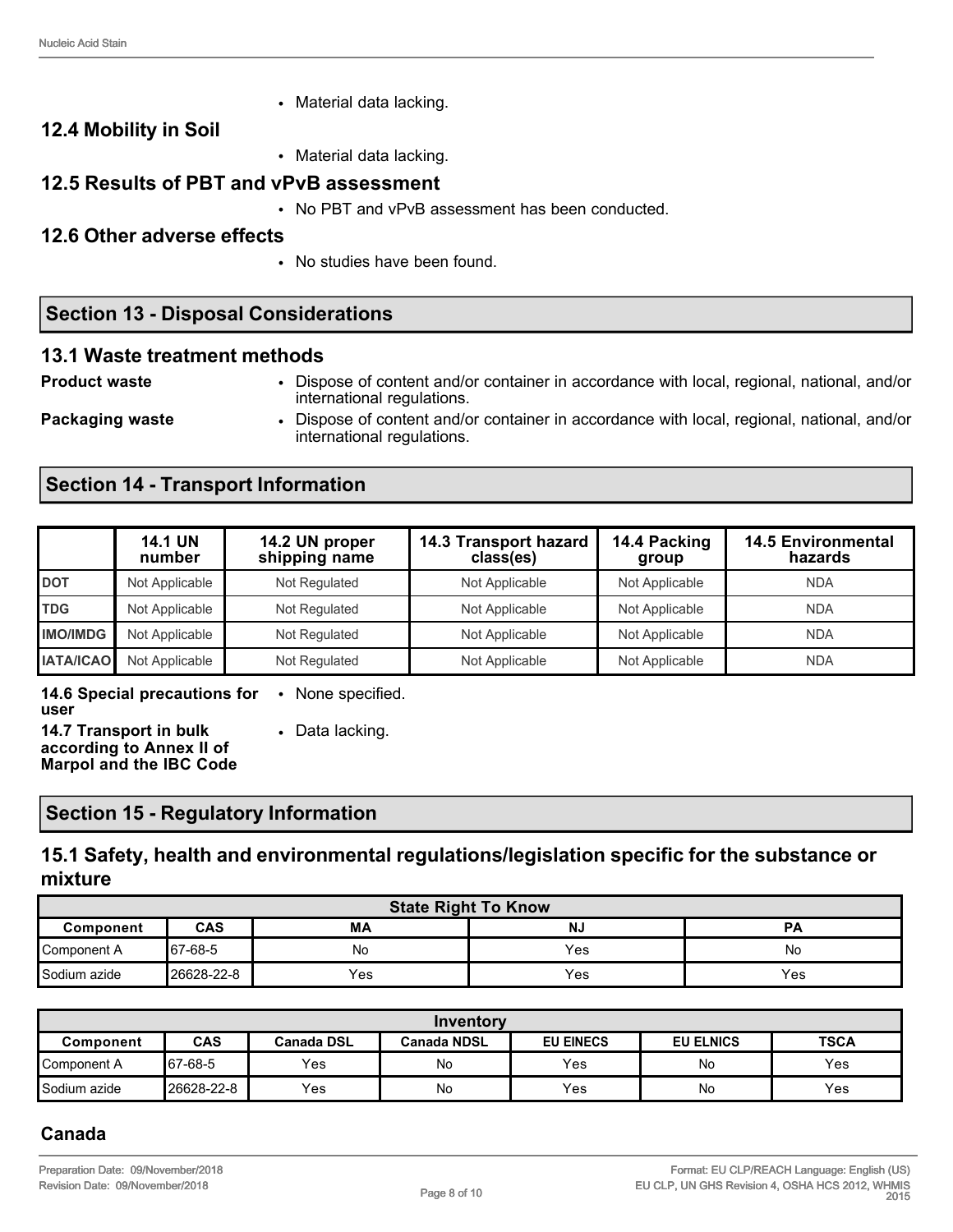| ⊺Labor <sup>.</sup>                                 |            |                  |  |  |  |
|-----------------------------------------------------|------------|------------------|--|--|--|
| Canada - WHMIS 1988 - Classifications of Substances |            |                  |  |  |  |
| • Sodium azide                                      | 26628-22-8 | D <sub>1</sub> A |  |  |  |
| • Component A                                       | 67-68-5    | B <sub>3</sub>   |  |  |  |
| Canada - WHMIS 1988 - Ingredient Disclosure List    |            |                  |  |  |  |
| • Sodium azide                                      | 26628-22-8 | 1%               |  |  |  |
| • Component A                                       | 67-68-5    | 1%               |  |  |  |
|                                                     |            |                  |  |  |  |
|                                                     |            |                  |  |  |  |

| <sub>⊺</sub> Environment─                |            |            |
|------------------------------------------|------------|------------|
| Canada - CEPA - Priority Substances List |            |            |
| • Sodium azide                           | 26628-22-8 | Not Listed |
| • Component A                            | 67-68-5    | Not Listed |
|                                          |            |            |

#### **United States**

| ⊦Labor                                                               |            |            |  |  |  |  |  |
|----------------------------------------------------------------------|------------|------------|--|--|--|--|--|
| U.S. - OSHA - Process Safety Management - Highly Hazardous Chemicals |            |            |  |  |  |  |  |
| • Sodium azide                                                       | 26628-22-8 | Not Listed |  |  |  |  |  |
| • Component A                                                        | 67-68-5    | Not Listed |  |  |  |  |  |
| U.S. - OSHA - Specifically Regulated Chemicals                       |            |            |  |  |  |  |  |
| • Sodium azide                                                       | 26628-22-8 | Not Listed |  |  |  |  |  |
| • Component A                                                        | 67-68-5    | Not Listed |  |  |  |  |  |
|                                                                      |            |            |  |  |  |  |  |

#### **Environment**

| EIIVII VIIII IEI IL<br>U.S. - CAA (Clean Air Act) - 1990 Hazardous Air Pollutants |            |                                                                                                                                                    |
|-----------------------------------------------------------------------------------|------------|----------------------------------------------------------------------------------------------------------------------------------------------------|
| · Sodium azide                                                                    | 26628-22-8 | Not Listed                                                                                                                                         |
| • Component A                                                                     | 67-68-5    | Not Listed                                                                                                                                         |
| U.S. - CERCLA/SARA - Hazardous Substances and their Reportable Quantities         |            |                                                                                                                                                    |
| • Sodium azide                                                                    | 26628-22-8 | 1000 lb final RQ; 454 kg final<br><b>RQ</b>                                                                                                        |
| • Component A                                                                     | 67-68-5    | <b>Not Listed</b>                                                                                                                                  |
| U.S. - CERCLA/SARA - Radionuclides and Their Reportable Quantities                |            |                                                                                                                                                    |
| • Sodium azide                                                                    | 26628-22-8 | Not Listed                                                                                                                                         |
| • Component A                                                                     | 67-68-5    | <b>Not Listed</b>                                                                                                                                  |
| U.S. - CERCLA/SARA - Section 302 Extremely Hazardous Substances EPCRA RQs         |            |                                                                                                                                                    |
| • Sodium azide                                                                    | 26628-22-8 | 1000 lb EPCRA RQ                                                                                                                                   |
| • Component A                                                                     | 67-68-5    | <b>Not Listed</b>                                                                                                                                  |
| U.S. - CERCLA/SARA - Section 302 Extremely Hazardous Substances TPQs              |            |                                                                                                                                                    |
| · Sodium azide                                                                    | 26628-22-8 | 500 lb TPQ (this material is a<br>reactive solid, the TPQ does<br>not default to 10000 pounds<br>for non-powder, non-molten,<br>non-solution form) |
| • Component A                                                                     | 67-68-5    | Not Listed                                                                                                                                         |
| U.S. - CERCLA/SARA - Section 313 - Emission Reporting                             |            |                                                                                                                                                    |
| • Sodium azide                                                                    | 26628-22-8 | 1.0 % de minimis<br>concentration                                                                                                                  |
| • Component A                                                                     | 67-68-5    | Not Listed                                                                                                                                         |
| U.S. - CERCLA/SARA - Section 313 - PBT Chemical Listing                           |            |                                                                                                                                                    |